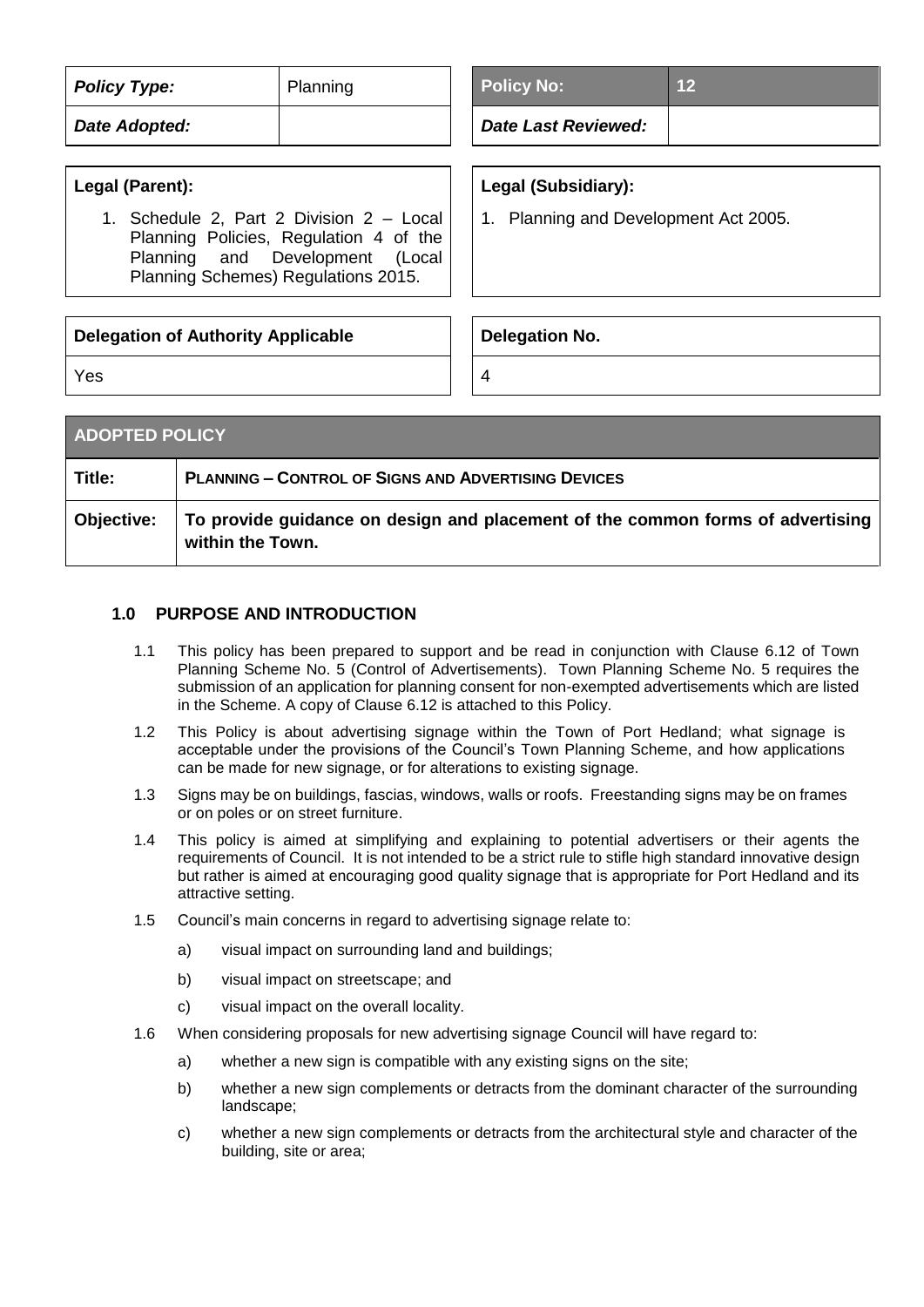- d) whether a new sign compromises surrounding land uses due to its size, design, location or the use of illumination or devices such as flashing or moving elements;
- e) whether a new sign may be hazardous to vehicular or pedestrian traffic;
- f) whether a new sign on or attached to a heritage building is discreet and complements the building and area, and
- g) whether rationalisation or reduction in the number of existing signs is appropriate and achievable.
- 1.7 Where a proposed advertising sign or device is to be located within a reserve set aside under Town Planning Scheme No.5, Council will determine applications on their merits based on the principles embodied in this policy. As a guide, general advertising of this nature is not supported.
- 1.8 Appendix 1 contains a diagram of common sign types to assist identify the type of sign an applicant may be seeking approval to erect.

## **2.0 APPLICATION**

This policy applies as a Local Planning Policy adopted under the provisions of Clause 5.1 of the Town of Port Hedland Town Planning Scheme No 5.

# **3.0 RESTRICTIONS**

- 3.1 A person shall not erect or maintain an advertising device:
	- a) So as to obstruct the view from a street or public place or traffic in a street or public place;
	- b) So as to be likely to be confused with or mistaken for an official traffic light or sign or so as contravene the *Road Traffic Act 1974* or the Regulations made thereunder;
	- c) On land that is zoned Residential (pursuant to current Town Planning Scheme provisions) if the approved use is other than Residential, unless an approval has been granted under this policy;
	- d) On a light or power pole without the approval of the relevant authority responsible for the erection or maintenance of that pole;
	- e) In a position where it obstructs or obscures a person's view from a dwelling of the sea or any other natural feature of beauty;
	- f) In a position where, in the opinion of Council, it would be injurious or unsuitable to the amenity or natural beauty of the area.

# **4.0 DEFINITIONS**

In this Policy, unless the context otherwise requires-

- *advertisement* means the publication, display or presentation of any sign or advertising device, and the terms "advertising" and "advertising sign" have corresponding meanings;
- *advertising device* means any object or structure on which any word, letter, number, symbol, figure, drawing, image or other representation whatsoever is written, placed, affixed, attached, painted, projected, electronically produced or otherwise displayed for the purpose of giving any message or direction or promoting or publicizing any business, project, enterprise, or undertaking, or any function or event, or any person, body or group, or any product or article, or other thing whatsoever, and includes any vehicle or trailer or other similar object placed or located so as to serve the purpose hereinbefore referred to;
- *bill* means the attaching, sticking, painting or stencilling of any bill, poster, placard or advertisement on any building, wall, hoarding or structure whether erected upon private property or upon a public place and to "post a bill" has a corresponding meaning;
- **Council** means the Council of the Town of Port Hedland:
- *child care centre* means a day care centre as defined by the Child Welfare (Care Centres) Regulations 1968, published in the *Government Gazette* of 15 July 1968, but does not include a family care centre or an occasional care centre as defined by those regulations;
- *consulting rooms* means a building or part of a building (other than a hospital) used in the practice of their profession by legally qualified medical practitioners or dentists, or by physiotherapists,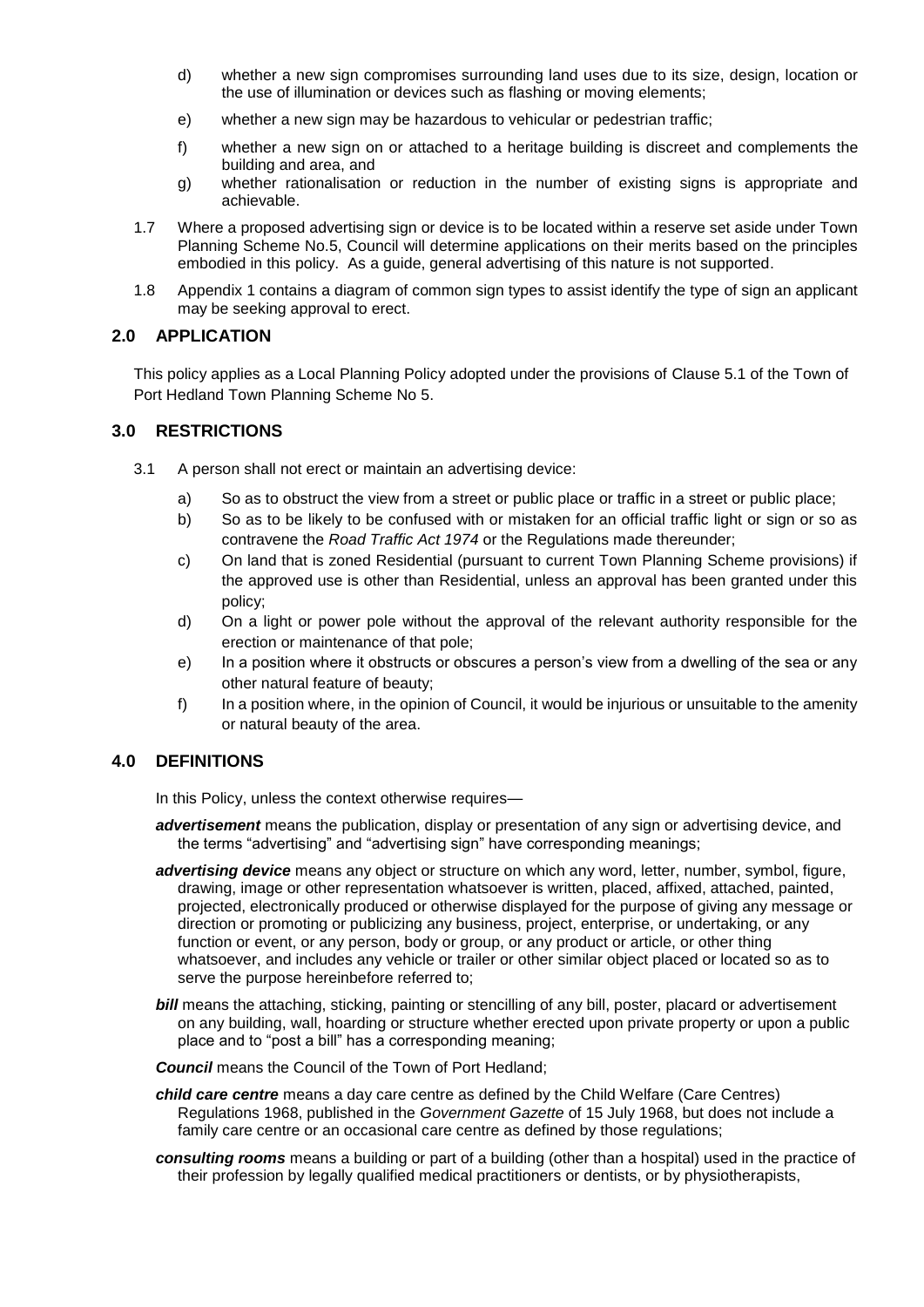masseurs or persons ordinarily associated with medical practitioners in the investigation or treatment of physical or mental injuries or ailments;

- *development sign* means a sign erected on land which has been approved for subdivision into a number of small lots, advertising the Lots for sale but upon which no building development has taken place at the time of the approval of the sign;
- **direction sign** means a sign erected in a street or place to indicate the direction to another place but does not include a sign erected or affixed by the Council or the Commissioner of Main Roads or a road direction sign erected or affixed by a duly incorporated association or union of motorists authorised in that regard by the Minister for the time administering the Road Traffic Act 1974;
- *district* means the district of the Town of Port Hedland;
- *display home sign* means a sign erected on a Lot on which a house is erected and which notifies members of the public that the house is open for inspection;
- *election sign* means a bill, poster, placard or advertisement attached to or pasted, painted, stencilled, on any hoarding, wall, building, or structure whether erected upon private property or upon a public place notifying members of the public of a person's intention to stand as a candidate at an election for the Federal or Western Australian Parliament or the Council of the Town of Port Hedland, but does not include a sign erected by Council for the purpose of public information;
- *fly posting* without limiting the generality of the provisions in this Policy relating to bill posting means advertising by means of more than one bill, poster or placard attached, applied, painted, stencilled or affixed on fences, walls, buildings, structures, trees, rocks and any place or thing, and "fly post" has a like meaning;
- *hoarding* means a detached or detachable structure including wall panel other than a pylon sign that is erected for the sole purpose of displaying one or more signs or advertising devices and includes a poster panel, a wall panel or an illuminated panel but does not include a hoarding within the meaning of Section 377 of the Local Government (Miscellaneous Provisions Act) 1960;
- *horizontal sign* means a sign affixed or attached with its largest dimension horizontal to and parallel with the wall of a building or a structure to which it is attached;
- *illuminated sign* means a sign that is so arranged as to be capable of being lit either from within or from without the sign by artificial light provided, or mainly provided, for that purpose;
- *information panel* means a panel used for displaying Government and Local Government notices, functional and dated announcements of a religious, educational, cultural, recreational or similar character, general information for the benefit of the public and travellers and general commercial advertising;
- *institutional sign* means a sign erected or placed on any private property, public place or building used for or in connection with a medical or dental surgery, clinic, hospital, rest home, home for the aged, or other institution or place of a similar nature;
- *planning approval* means approval by the Council under any Town Planning Scheme controlling land development and use within the district;
- *portable sign* means a sign not permanently attached to the ground or to a structure, wall, fence or building and including but not limited to a sandwich board sign consisting of two sign boards attached to each other at the top or elsewhere by hinges or other means;
- *projection sign* means a sign that is made by the projection of light on a wall or similar structure;
- *pylon sign* means a sign supported by one or more piers and not attached to a building and includes detached sign framework supported on one or more piers to which sign infills can be added;
- *residential area* means any area classified as a residential zone under the Town Planning Scheme;
- *roof sign* means a sign erected on or attached to the roof of a building;
- *semaphore sign* means a sign attached or affixed to a structure or building which sign is affixed and supported at, or by, one of its ends only;
- *service station sign* means a sign used solely for the purpose of advertising the price of petrol, diesel or other products sold from land used as a motor vehicle service station;
- *sign* includes a sign board or any message, direction or representation whatsoever displayed on a building or structure, a bunting sign which contains a written message, a clock other than a clock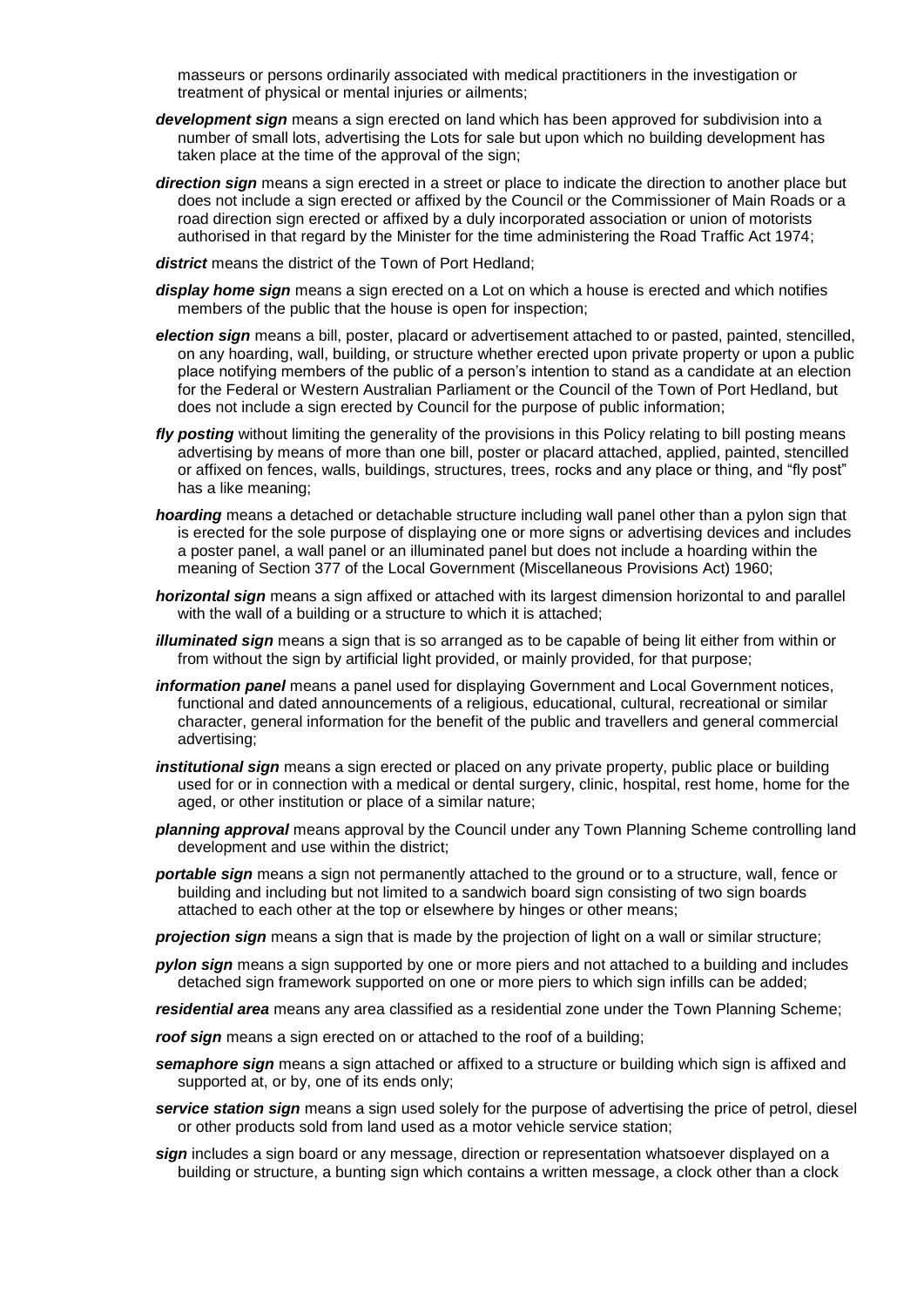which is built into a wall and does not project beyond the face of the wall, and includes any display produced by way of video or electronic means and every other type or style of sign defined or referred to in this Policy;

*sign infill* means a panel which can be fitted into a pylon sign framework;

*tower sign* means a sign affixed to or placed on a chimney stack or an open structural mast or tower;

*Town Planning Scheme* means the Town of Port Hedland Town Planning Scheme No. 5, as amended, from time to time or such other Town Planning Scheme for the time being in force within the District of the Town of Port Hedland, and the term also includes where the context permits any interim development order or other Town Planning Scheme operating in respect of any of the district to which Town Planning Scheme No. 5 does not apply;

*vehicle* has the meaning given to it and for the purpose of the Road Traffic Act 1974;

- *verandah* includes cantilever awnings, cantilever verandahs and balconies whether in, or above a street, way, footpath, public place or private property;
- *verandah sign* includes a sign above a verandah fascia, a sign on a verandah fascia and a sign under a verandah;

*vertical sign* means a sign affixed or attached to the wall of a building or a structure, of which the vertical dimension of the sign exceeds the horizontal dimension of the sign exclusive of the back projection of the sign;

### **5.0 EXEMPTION FROM PLANNING APPROVAL REQUIREMENTS**

5.1 The following signs and advertising devices are exempt from the requirement to obtain development approval:

| <b>LAND USE AND/OR</b><br><b>DEVELOPMENT</b>                                                               | <b>EXEMPTED SIGN</b>                                                                                                                                                                                                                                                              | <b>MAXIMUM SIZE</b> |
|------------------------------------------------------------------------------------------------------------|-----------------------------------------------------------------------------------------------------------------------------------------------------------------------------------------------------------------------------------------------------------------------------------|---------------------|
| <b>Home Business</b>                                                                                       | One professional name-plate as appropriate                                                                                                                                                                                                                                        | 0.2 <sup>2</sup>    |
| Home Occupation                                                                                            | One advertisement describing the nature of<br>the home occupation                                                                                                                                                                                                                 | 0.2m <sup>2</sup>   |
| Places of Worship, Meeting<br>Halls and Places of Public<br>Assembly                                       | One advertisement detailing the function<br>and/or the activities of the institution<br>concerned.                                                                                                                                                                                | 0.2 <sup>m²</sup>   |
| Shops, Showrooms and other<br>uses appropriate to a Shopping<br>Area                                       | All advertisements affixed to the building<br>below the top the awning or, in the absence<br>of an awning, below a line measured at 5<br>metres from the ground floor level of the<br>building subject to compliance with the<br>requirements of the Signs Policy.                | N/A                 |
| Industrial and Warehouse<br>Premises                                                                       | All signs provided that, in each case, the<br>advertisement is not visible from outside the<br>complex or facility concerned either from<br>other private land or from public places and<br>streets.                                                                              | N/A                 |
| Showroom, race courses,<br>major racing tracks, sports<br>stadia, major sporting grounds<br>and complexes. | All signs provided that, in each case, the<br>advertisement is not visible from outside the<br>complex or facility concerned either from<br>other private land or from public places and<br>streets                                                                               | N/A                 |
| <b>Public Places and Reserves</b>                                                                          | a) Advertised signs (illuminated and non-<br>illuminated) relating to the functions of<br>government a public authority or local<br>government of a municipality excluding<br>those of a promotional nature<br>constructed or exhibited by, or on behalf<br>of any such body, and | N/A                 |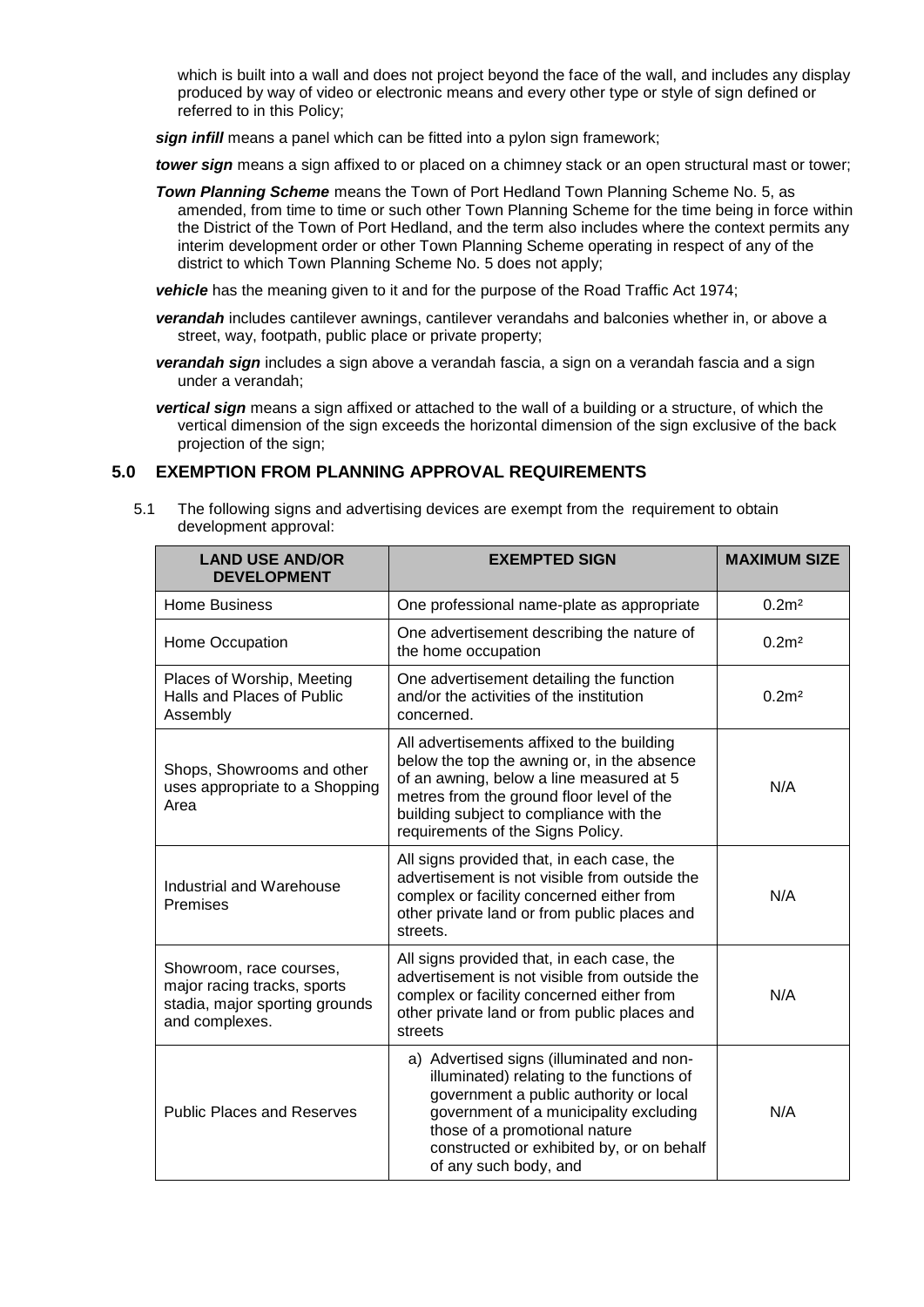| <b>LAND USE AND/OR</b><br><b>DEVELOPMENT</b>                   | <b>EXEMPTED SIGN</b>                                                                                                                                                                                                                                                                                                                                                         | <b>MAXIMUM SIZE</b> |
|----------------------------------------------------------------|------------------------------------------------------------------------------------------------------------------------------------------------------------------------------------------------------------------------------------------------------------------------------------------------------------------------------------------------------------------------------|---------------------|
| <b>Public Places and Reserves</b>                              | b) Advertisement signs (illuminated and<br>non-illuminated) required for the<br>management or control of traffic on any<br>public road, car park, cycleway, railway<br>or waterway where such advertisement<br>has been constructed or exhibited by or<br>at the direction of a Government<br>department, public authority or the local<br>government of a municipality; and | N/A                 |
| Advertisements within<br>buildings                             | All advertisements placed or displayed within<br>buildings which cannot ordinarily been seen<br>by a person outside of those buildings                                                                                                                                                                                                                                       | N/A                 |
| All classes of buildings other<br>than single family dwellings | One advertisement sign containing the<br>name, number and address of the building,<br>the purpose for which the building is used or<br>the name and address of the management<br>agent thereof.                                                                                                                                                                              | 0.2 <sup>m²</sup>   |
| All land                                                       | A sign or advertising device that is required<br>under any Act or Statute                                                                                                                                                                                                                                                                                                    | N/A                 |

5.2 The following temporary signs and advertising devices are exempt from the requirement to obtain development approval:

| <b>TEMPORARY SIGNS</b>                                                                                                                           | <b>EXEMPTED SIGN - TYPE AND NUMBER</b><br>(All non-illuminated unless otherwise<br>stated)                                                                                                                              | <b>MAXIMUM SIZE</b> |
|--------------------------------------------------------------------------------------------------------------------------------------------------|-------------------------------------------------------------------------------------------------------------------------------------------------------------------------------------------------------------------------|---------------------|
| <b>Building Construction Sites</b><br>advertisement signs displayed<br>only for the duration of the<br>construction as follows:<br>a) Dwellings. | One Advertisement per street frontage<br>containing details of the project and the<br>contractors undertaking the construction<br>work                                                                                  | 2m <sup>2</sup>     |
| b) Multiple Dwellings, Shops,<br>Commercial and Industrial<br>projects.                                                                          | One Advertisement per street frontage<br>containing details of the project and the<br>contractors undertaking the construction<br>work.                                                                                 | 5 <sup>m²</sup>     |
| c) Large Development or<br>redevelopment projects<br>involving shopping centres,<br>office or other buildings<br>exceeding 3 storeys in          | One Advertisement per street frontage<br>containing details of the project and the<br>contractors undertaking the construction<br>work, and                                                                             | 10 <sup>m²</sup>    |
| height.                                                                                                                                          | One additional sign showing the name of the<br>project builder                                                                                                                                                          | 5 <sup>m²</sup>     |
| <b>Display Homes</b>                                                                                                                             | i)<br>One sign for each dwelling on display                                                                                                                                                                             | 2m <sup>2</sup>     |
| Advertisement signs displayed<br>for the period over which<br>homes are on display for<br>public inspection.                                     | ii)<br>In addition to (i) above one sign for each<br>group of dwellings displayed by a single<br>project builder giving details of the project<br>building company and details of the range<br>of dwellings on display. | 5 <sup>m²</sup>     |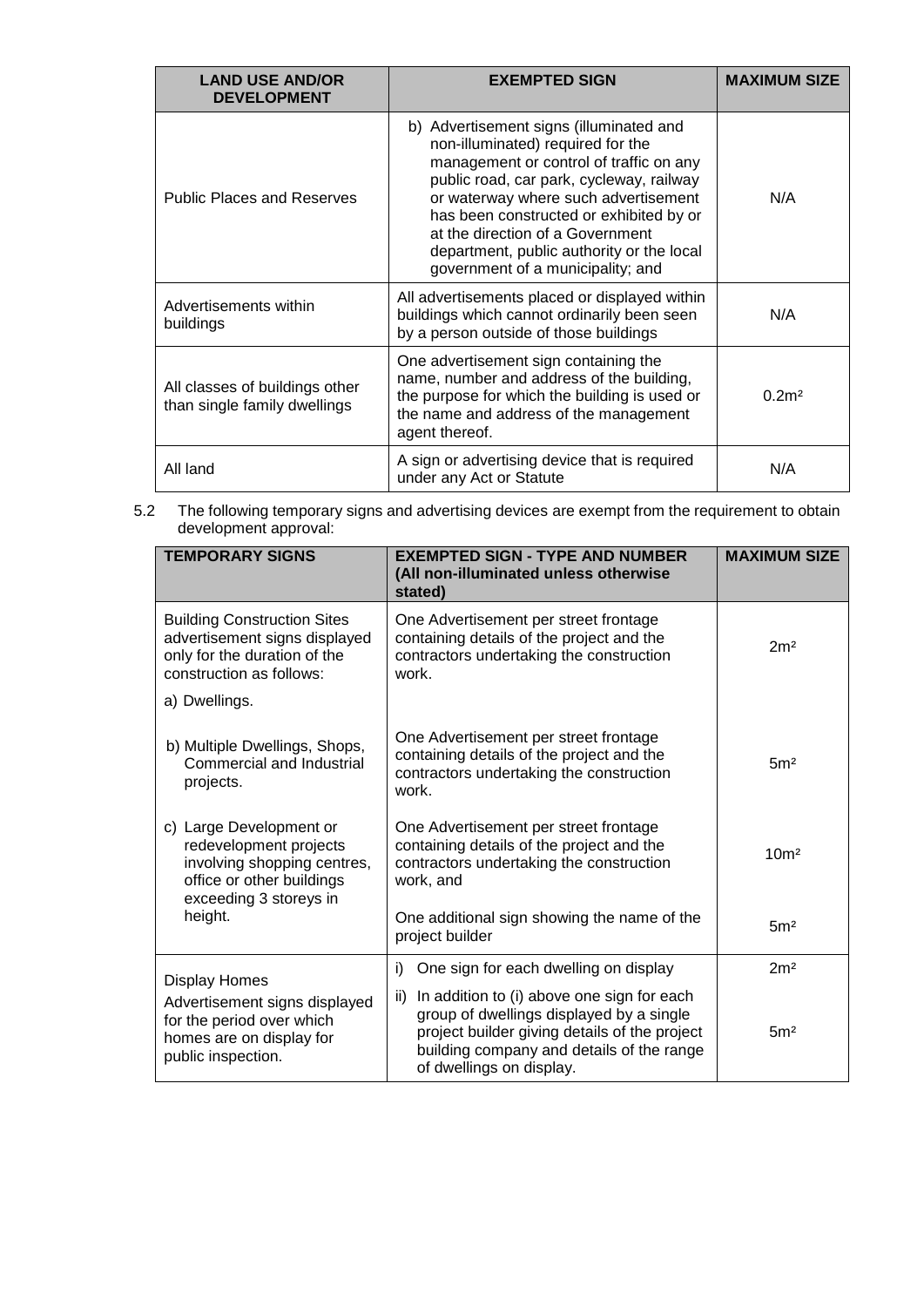# **6.0 SIGNS AND ADVERTISING DEVICES THAT REQUIRE DEVELOPMENT APPROVAL**

- 6.1 Signs and advertising devices that are not exempt under Clause 5 of this Policy require development approval.
- 6.2 Where a sign, which requires development approval conforms to the requirements listed in Clause 11, then a Planning Approval will be issued. Where such a sign is proposed to depart from the requirements listed in Clause 11, the application will be considered in the context of the aims and objectives of this Policy.
- 6.3 In respect to Signs for Public Information an application for planning approval is not required. Approval of the Chief Executive Officer is required to be obtained for these types of temporary signs.
- 6.4 In respect to signs on Public Open Space (passive and active reserves), being Crown land managed by the Town. Temporary signage is permitted to be erected for a period of up to 8 hours for a particular event. The signage must be removed after the conclusion of the event or the 8 hours. All other signage requires development approval.
- 6.5 Seasonal sponsorship signage may be permitted subject to the approval of the CEO or his delegate on a temporary basis as per *Planning and Development (Local Planning Schemes) Regulations 2015*, for the period of that sports season.

# **7.0 STANDARDS FOR ALL SIGNS AND ADVERTISING DEVICES**

- 7.1 The following standards apply to all advertising signs and devices.
- 7.2 All advertisement signs and devices shall:
	- a) Not pose a threat to public safety or health; and
	- b) Not extend beyond any boundary of a lot except with the approval of the Council.
- 7.3 If illuminated the advertising sign or device shall:
	- a) Not cause a nuisance, by way of light spillage, to abutting sites or roadways;
	- b) Not comprise flashing, running or intermittent lights;
	- c) Not interfere with or be likely to be confused with traffic control signals or create a traffic hazard;
	- d) Have any boxing or casing in which it is enclosed constructed of incombustible material;
	- e) Where comprising glass (other than fluorescent tubing) have the glass so protected as to prevent its falling into a public place in the event of breakage;
	- f) Have its electrical installation constructed and maintained to the satisfaction of Western Power or the appropriate electrical supply authority and in accordance with the relevant Australian Standard.
- 7.4 The Council may vary a standard or provision subject to conditions it thinks fit. However, all applications for variations must include justification for the variation.
- 7.5 Every sign shall be securely fixed to the structure by which it is supported to the satisfaction of Council and shall be maintained in a safe condition.
- 7.6 All signs shall be designed, constructed, finished, installed and maintained to a standard compatible with their surroundings including buildings, landscaping and other signs.
- 7.7 Signs attached to buildings shall reflect the architectural features of the building in placement, style and proportions.

# **8.0 SIGNAGE STRATEGY**

A Signage Strategy means an overall plan of the whole of the subject site showing the location and size of all advertisement signs proposed for the site, as well as the outline of any buildings, car parking areas, vehicular access points to the site, etc. Any existing signs must also be included on the plan and clearly delineated.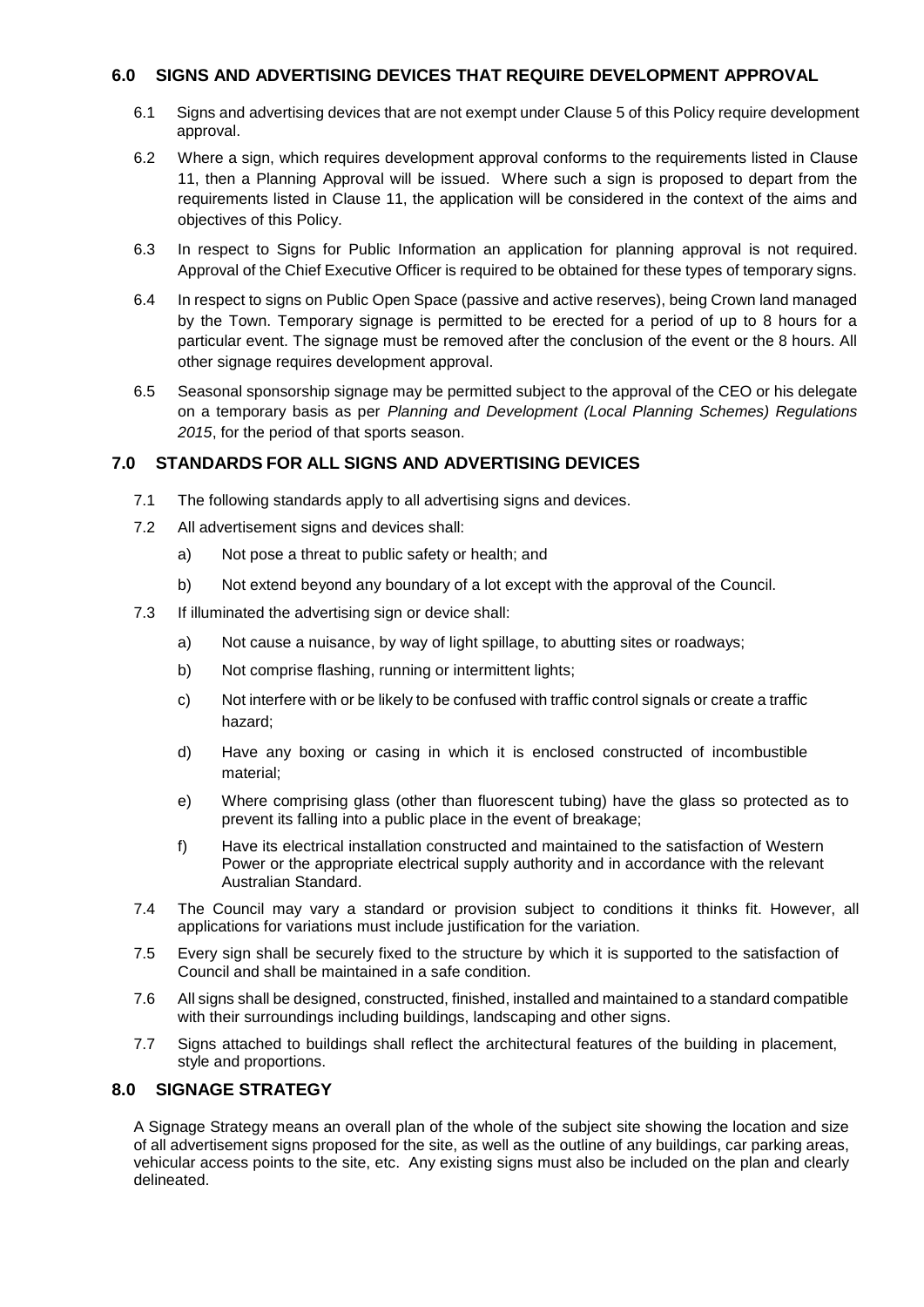A Signage Strategy will be required to be submitted with application for planning approval for:

- a) All new buildings where multiple tenancies are proposed;
- b) Signs for subdivision or development estates which propose more than ten lots;
- c) Signs for display homes, villages or centres;
- d) Signage where the total number of signs (existing and proposed) on the site exceeds a total of four; and
- e) Involving a variation to the requirements of this policy.

The strategy should explain and demonstrate the need for the extent and design of signs proposed, having regard to the objectives of this policy and should seek to integrate the signage with the building design, particularly through the provision of signage panels within the building facades. Recognising that specific uses may not be known at the planning approval stage, it is not necessary to include specific signage content in the signage strategy.

Once approved, all subsequent sign applications will be assessed against previously approved signage strategies. Modifications to the signage strategy to permit additional signage will be subject to a further approval and will need to be further justified.

# **9.0 REAL ESTATE DEVELOPMENT SIGNS**

- 9.1 Real estate development signs are those erected on new residential, industrial, commercial, tourist, special residential, special rural or landscape protection estates, developments or subdivisions. They are generally large and contain information such as the name of the estate, plan of the subdivision, details of facilities/number of lots/prices, leasing details, auction details etc. and the real estate agency contact details.
- 9.2 Each subdivision/development shall be permitted one such development sign except that when there are two prominent road frontages, when a second such sign shall be permitted.
- 9.3 Development signs are to be a maximum of 8 square metres in area and shall be securely mounted on timber or steel poles. The sign must be located within the land area being offered for sale.
- 9.4 Development signs are to be removed as soon as possible up to a maximum period of 14 days after settlement of the sale or the leasing of 90% of the lots.
- 9.5 Should a sold block come back on the market with another agent, during the marketing of a subdivision or development, then that agent may erect their standard "For Sale" signs.

### **10.0 REAL ESTATE "FOR SALE" SIGNS**

- 10.1 "For Sale" signs are those erected on various kinds of individual properties being offered for sale and include the selling real estate agency contact details and the words "For Sale". They are to be a maximum size of 1000mm x 1000mm (1.0m²) and erected on steel poles.
- 10.2 "For Sale" signs in Residential areas shall be limited to two such signs per property. The two signs can be located in a V shape for ease of identification and for safety reasons. Such signs do not have to be placed parallel to lot boundaries.
- 10.3 In the case of an open listing, a single "For Sale" sign shall be erected with the agent's names and contact numbers in a neat row from top to bottom. Such signs can be erected at any angle and can be painted on both sides. The "For Sale" part of the sign is to be 800mm x 250mm with a white background and red lettering. The agent's name plates are to be 800mm x 150mm and can incorporate the agent's logo, colour scheme and phone number. When the property is sold, the "sold" sticker is to go on the selling agent's name plate. Real estate agencies will provide the generic signs with the agent getting the first open listing for a property being responsible for erecting and removing the sign and able to place their name plate first.
- 10.4 In the case of a joint exclusive between two agents, then both agents can erect one normal "For Sale" sign each. If more than two agencies are involved then the open listing format above shall be used.
- 10.5 The "For Sale" signs are to be removed as soon as possible after settlement of the property transaction or as soon as practicable up to maximum period of 14 days after settlement.
- 10.6 The "For Sale" sign described above shall also be interpreted to include those advertising properties or premises to "Lease" or to "Let".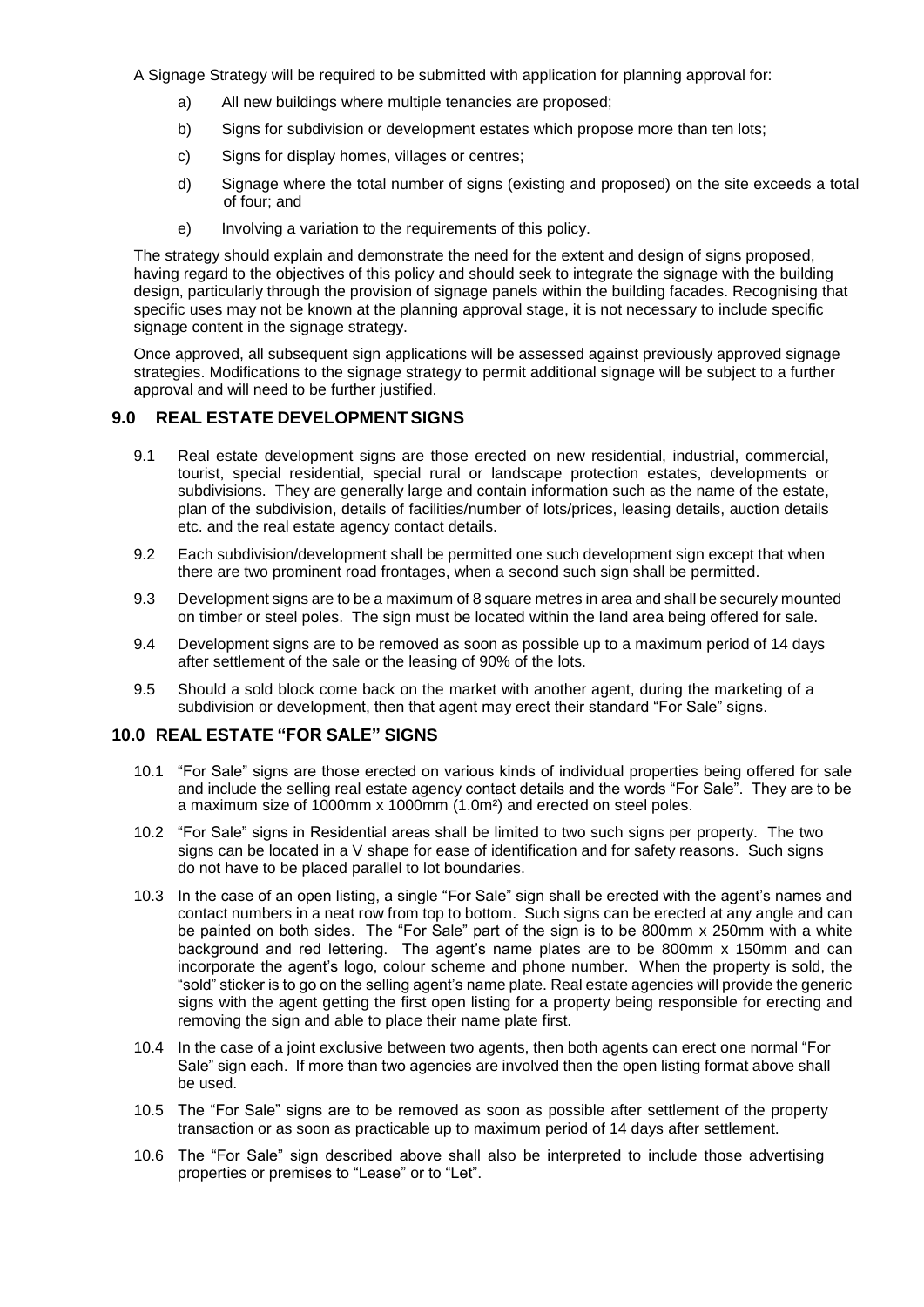# **11.0 SIGN SPECIFIC STANDARDS**

- 11.1 Child Care Centre Signs
	- a) Approved Child Care Centres can display only one advertising sign approved by the Council.
	- b) The maximum lettering height is 200mm.
	- c) Where letters or numerals are individually fixed to walls, the colours and materials shall be approved by the Town Planner.
	- d) Where signboards are used, the board shall not exceed 500mm in height and 1000mm in length, and lettering shall be black on a gold/bronze background.
	- e) Signs shall not be illuminated after 8.00pm each night.
- 11.2 Consulting Room Signs
	- a) The only signs which are permitted on premises when they are occupied for consulting room purposes are those which are approved during the application process or any subsequent changes to such signs which the Council may approve.
	- b) Only the type of consulting room and the street number is permitted on signs which shall be of a size, design and colour consistent with preserving a high standard of amenity in the area.
	- c) The size of the signs permitted are 500mm x 750mm x 70mm high text or 500mm x 1000mm x 90mm high text.
- 11.3 Development Signs

A development sign shall—

- a) only be erected where the area of residential land being subdivided exceeds five hectares;
- b) only be erected in the ratio of  $1m^2$  of area per hectare up to a maximum of  $50m^2$  with no individual sign exceeding 20m²;
- c) be removed from the site within two years or when all of the lots in the subdivision have been sold, whichever is the sooner.
- 11.4 Direction Signs

A direction sign attached to a pole in a street shall not exceed 150mm in depth or 750mm in length with a headroom of 2.75m.

11.5 Display Home Signs

A display home sign shall —

- a) be provided in a ratio not exceeding  $2m^2$  per house in a centre with no individual sign exceeding 4m²;
- b) not have an overall height of more than 4m;
- c) not be illuminated after 9.00pm;
- d) not be erected for a period exceeding six months at any one time.
- 11.6 Election Signs

An election sign does not require development approval, and shall not—

- a) exceed 0.75m² in area;
- b) be erected on a private property unless the approval of the owner of the property is obtained prior to the erection of the election sign;
- c) be erected in excess of thirty -six (36) days prior to the election for which the election sign relates;
- d) be erected in excess of seven (7) days after the date of the election.
- 11.7 Hoardings

A hoarding shall not—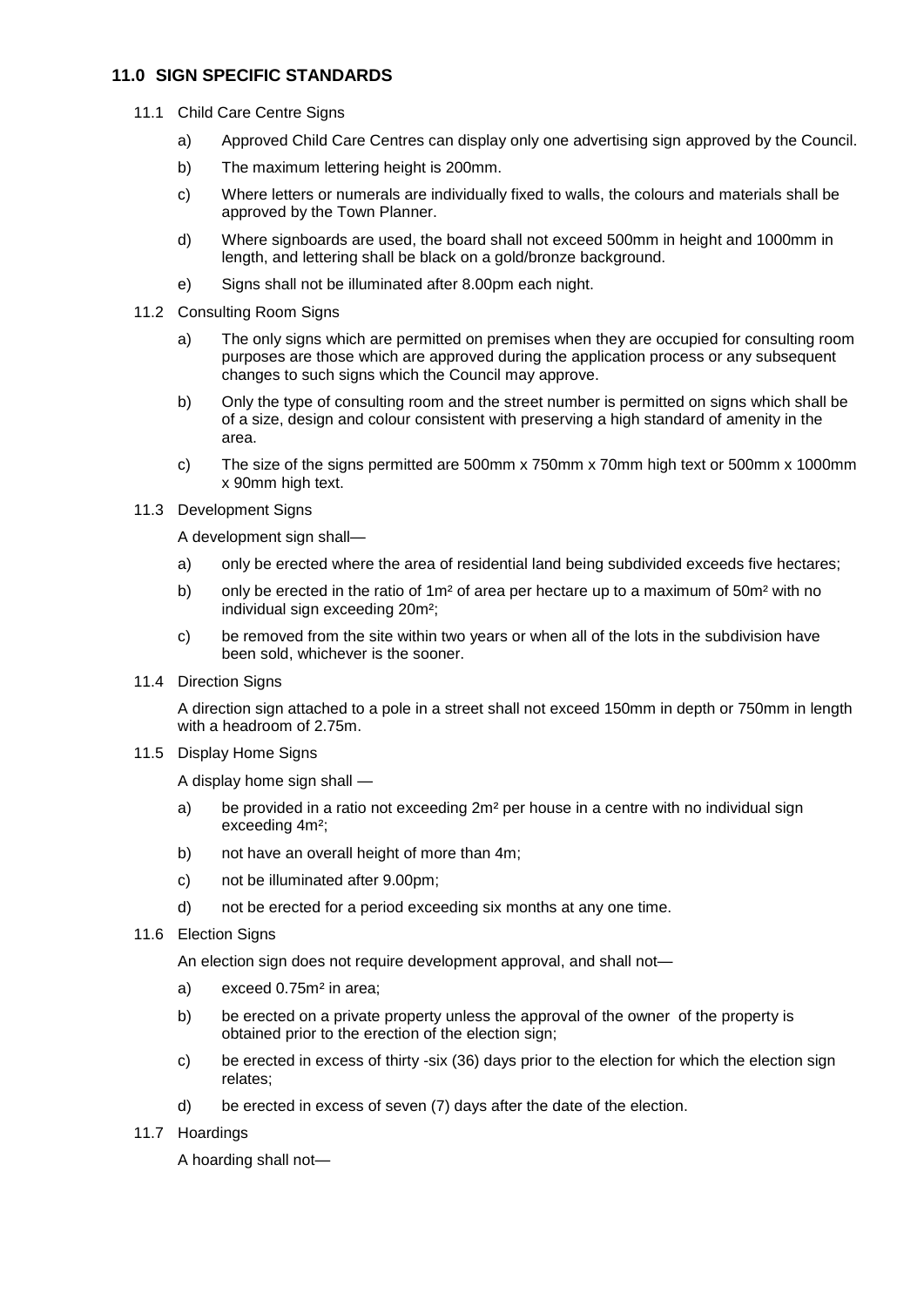- a) be erected on land unless the Town Planning Scheme zones such land to permit an industrial and/or commercial use;
- b) except with the approval of the Council be erected within 15m of a street or other public place and in any case not closer than its own height to a street or public place;
- c) be of greater area than 22m².
- 11.8 Horizontal Signs

A horizontal sign shall—

- a) afford a minimum headway of 2.75m;
- b) be fixed parallel to the wall of the building to which it is attached;
- c) comply as regards the height above ground and height of sign with the following table—

| <b>Minimum Distance of Sign above</b><br><b>Street</b> | <b>Maximum Depth of Letters on</b><br><b>Sign</b> |
|--------------------------------------------------------|---------------------------------------------------|
| Less than 7.5m                                         | 900 <sub>mm</sub>                                 |
| 7.5m to 9m                                             | 1100mm                                            |
| 9m to 12m                                              | 1300mm                                            |

and each increase above 12m shall be 200mm in depth for each 300mm in height to a maximum of 4.5m;

- d) not project more than 600mm from the wall to which it is attached; and
- e) not be within 600mm of either end of the wall to which it is attached, unless the end of the sign abuts against a brick, stone or cement corbel, pier or pilaster which is at least 225mm wide and projects at least 25mm in front of and 75mm above and below the sign.
- f) The name of the building, owner or occupier may be shown on the façade of a building however—
	- I. unless otherwise specifically approved by the Council, only one such name shall be placed on any façade;
	- II. the letters of the name shall not exceed 1.5m in height;
	- III. the letters shall be of metal or other incombustible material; and
	- IV. the letters shall not be lit or illuminated unless all illuminated lettering has been approved by the Council.

#### 11.9 Illuminated Signs

An illuminated sign shall—

- a) have any boxing or casing in which it is enclosed constructed of incombustible material;
- b) have its electrical installation constructed and maintained to the satisfaction of Horizon Power or the appropriate electricity supply authority and in accordance with AS3000-1989;
- c) be maintained to operate as an illuminated sign; and
- d) not have a light of such intensity as to cause annoyance to the public.
- 11.10 Information Panels

The Council may provide information panels and permit the inclusion of advertisements in such panels upon any conditions it thinks fit.

11.11 Institutional Signs

An institutional sign shall not exceed 0.5m² in area except with the approval of the Council and in any case shall not exceed 6m².

11.12 Projection Signs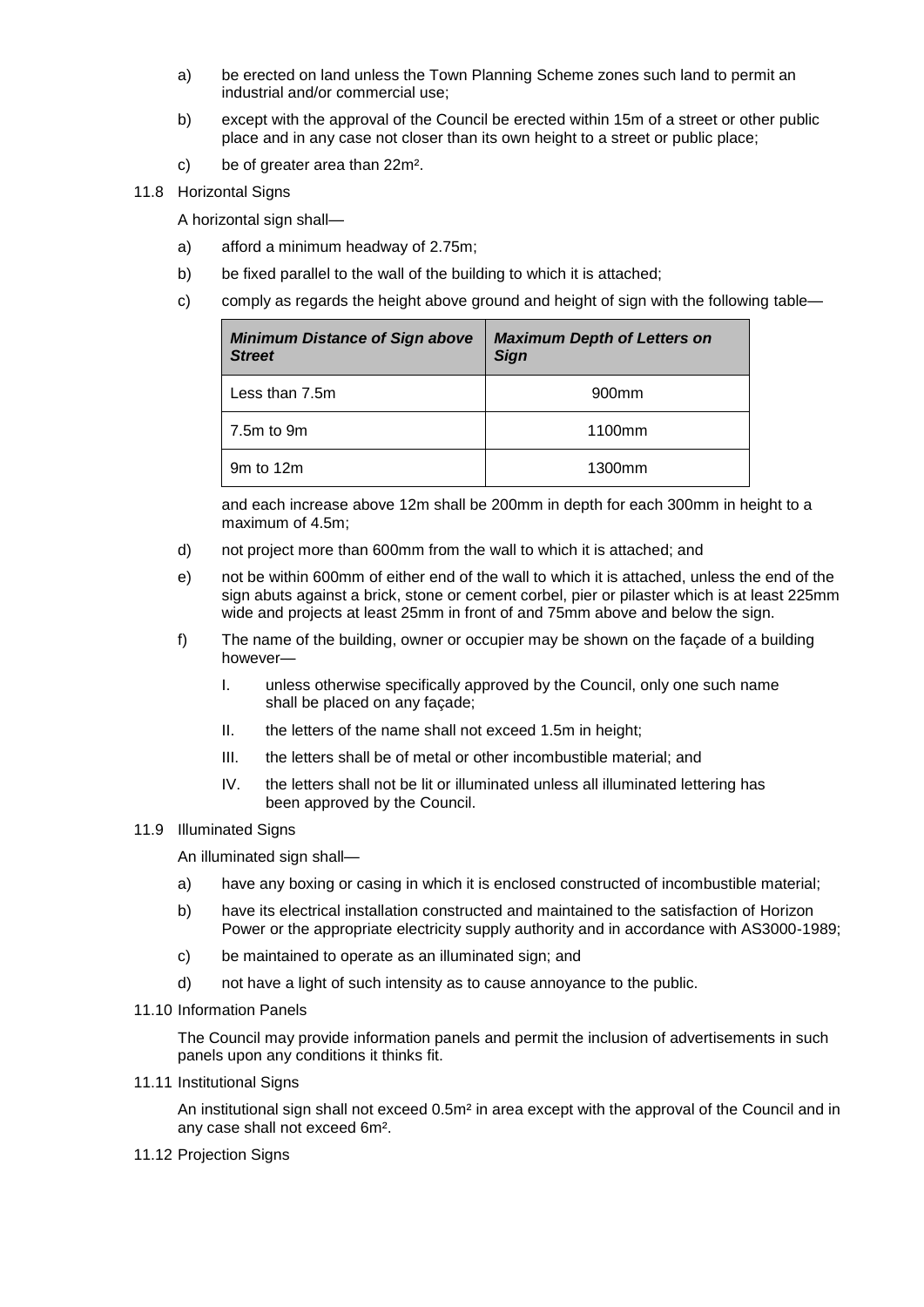All projection signs shall require the submission of an application for planning approval and other appropriate supporting documentation to Council for consideration.

### 11.13 Pylon Signs

- a) A pylon sign shall—
	- I. be monolithic or not have any part less than 2.75m or more than 9m above the level of the ground immediately below it, or exceed 3.0m measured in any direction across the face of the sign or have a greater superficial area than 6m² except in a business area or large shopping complex with the approval of the Council and unless it complies with the following—
		- (i) the sign is the motif or emblem of the centre;
		- (ii) only one sign is erected;
		- (iii) the sign does not exceed 12m in height;
		- (iv) subject to Sub Clause 5.12.1(b) the sign does not exceed 25m² on any face;
		- (v) the sign is not erected within its own overall height of any street or right of way;
	- II. the Council may in the case of a shopping centre permit a sign up to  $25m<sup>2</sup>$  on any face;
	- III. not project more than 1m over any street;
	- IV. be supported on one or more piers or columns of brick, stone, concrete or steel of sufficient size and strength to support the sign under all conditions;
	- V. a sign supported on two or more piers or columns can be monolithic or shall remain open below the sign panel to a height of 2.75m above the ground immediately below it;
	- VI. not, as to any part thereof, project over any street at a height of less than 2.75m;
	- VII. not be within 1.8m of the side boundaries of the lot on which it is erected unless the lot on which it is erected abuts an intersecting street or right of way in which the Council may authorise the erection of the sign at a lesser distance than 1.8m;
	- VIII. not have any part thereof less than 6m from any part of another sign erected on the same lot.
- b) For a single tenant site, only one pylon sign is permitted. For a multi-tenant site, the Council may permit up to two composite pylon signs comprising equal sized infill panels for each tenancy and space for each shop or unit on the Lot.
- c) Where the Council allows one or two composite pylon signs—
	- I. the total area of the face of the sign specified under Sub Clause 5.16.1(a) may be increased by up to fifty (50) percent to a maximum of 9m².
	- II. the individual infill to be fitted into the sign shall comply with the other requirements of this Policy.

### 11.14 Roof Signs

A roof sign shall-

- a) not at any point be within 4m of the ground;
- b) not extend laterally beyond the external walls of the building;
- c) comply as regards the height above ground and height of sign with the following table—

| Height of main building above ground<br>level at point where sign is to be fixed | <b>Maximum height of sign</b> |  |
|----------------------------------------------------------------------------------|-------------------------------|--|
| 4m and under 5m                                                                  | 1.25m                         |  |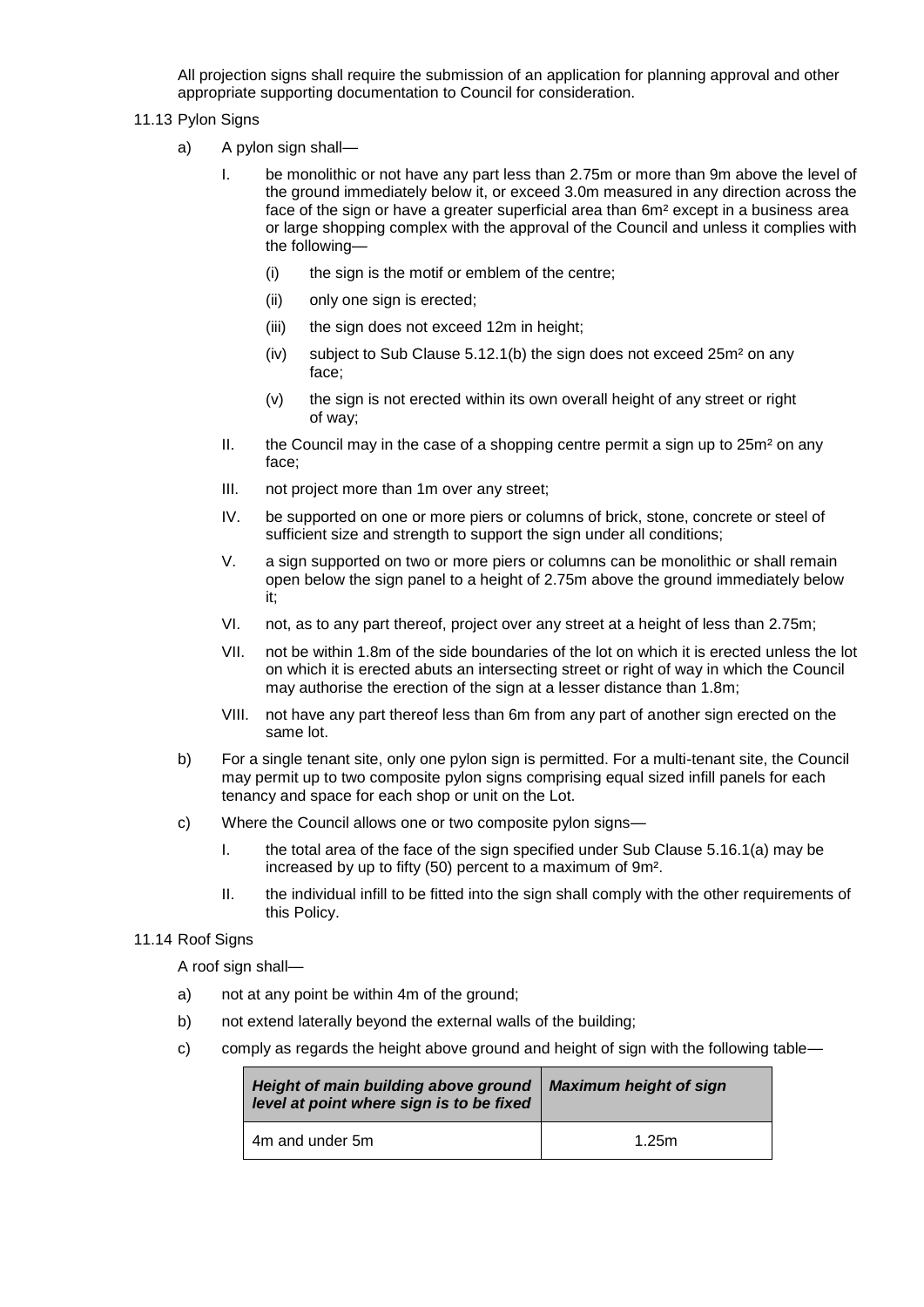| 4m and under 6m   | 1.8 <sub>m</sub> |
|-------------------|------------------|
| 6m and under 12m  | 3m               |
| 12m and under 18m | 5m               |
| 18m and under 24m | 6m               |
| 24m and upwards   | 7m               |

d) When ascertaining the height of the main building above ground level for the purpose of this Policy, any part of the roof at the point where the sign is to be erected that is provided solely for the purpose of architectural decoration shall be disregarded.

#### 11.15 Semaphore Signs

- a) A semaphore sign shall—
	- I. afford a minimum headway of 2.75m;
	- II. be fixed at right angles to the wall to which it is attached;
	- III. not project more than 1m from the point of attachment nor be of greater height at any point than 1m;
	- IV. be fixed over or adjacent to the entrance to a building;
	- V. not be fixed under or over any verandah.
- b) Not more than one semaphore sign shall be fixed over or adjacent to any one entrance to a building.
- 11.16 Service Station Signs

A maximum of two pedestal type signs are permitted on service station sites. In addition to the aforementioned, a service station sign shall—

- a) not exceed 3.5m² total area including all faces;
- b) be located wholly within the boundaries of the site used as a service station;
- c) be located so as not to cause a traffic or safety hazard; and if a directional sign denoting toilets, car wash, air, water, etc must not exceed 0.5m².
- 11.17 Signs on Fences

A person shall not erect, attach, affix, paint or maintain a sign or advertising device on or as part of a fence on any part of a lot and the owner or occupier shall not permit or suffer a sign or advertising device to be erected, affixed, painted or maintained on any fence or any part of a lot.

11.18 Tower Signs

All tower signs shall require the submission of an application for planning approval and other appropriate supporting documentation to Council for consideration.

- 11.19 Verandah Signs
	- a) Signs above Verandahs and Fascias
	- b) A sign comprising freestanding lettering only may be erected above the outer fascia of a verandah parallel to the kerb if the lettering does not exceed 400mm in height and is mounted on a base of at least 75mm in width.
	- c) Signs on Verandah Fascias
	- d) A sign fixed to the outer or return of a verandah—
	- e) shall not exceed 600mm in depth;
	- f) shall not project beyond the outer metal frame or surround of the fascia; and
	- g) may be of changing colours if it is an illuminated sign but shall not emit a flashing light.
- 11.20 Signs under Verandahs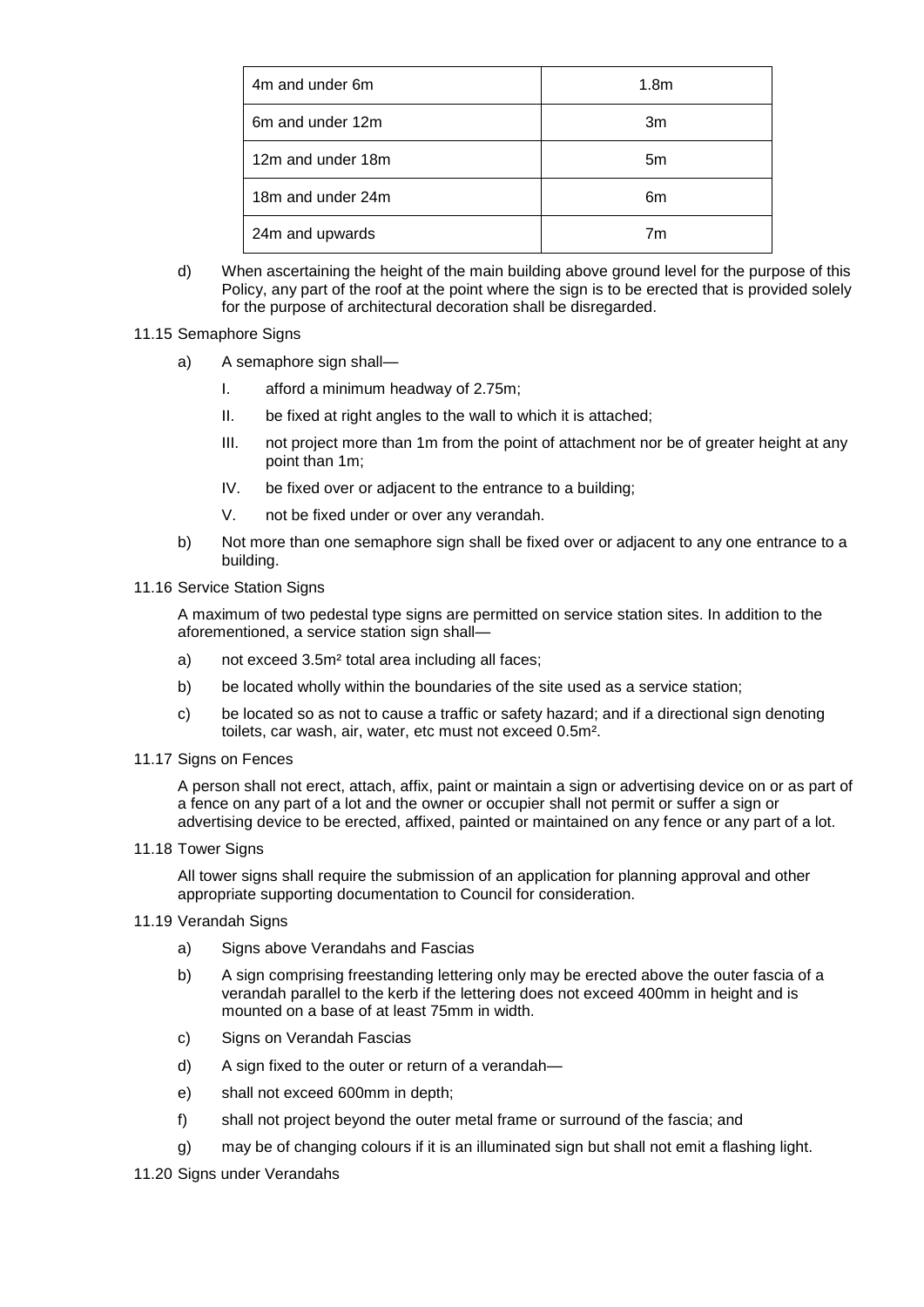A sign under a verandah shall—

- a) afford a headway of at least 2.75m or, when approved by the Council, 2.4m;
- b) not exceed 2.4m in length or 500mm in depth;
- c) not weigh more than 50kg;
- d) not, if it exceeds 300mm in width be within 1.4m, or where it does not exceed 300mm in width be within 1m of the side wall of the building, measured along the front of the building before which it is erected;
- e) not, if it exceeds 300mm in width, be within 2.75m, or where it does not exceed 300mm in width be within 1.75m of another sign under that verandah;
- f) be fixed at right angles to the front wall of the building before which it is erected except on a corner of a building at a street intersection when the sign may be placed at an angle with the wall so as to be visible from both streets;
- g) be so placed that the centre of its base longitudinally is equidistant from the outer edge of the verandah and the vertical place of the shop front directly opposite the end of the sign.

#### 11.21 Vertical Signs

A vertical sign shall—

- a) afford a minimum headway of 2.75m;
- b) not project more than 1m from the face of the building to which it is attached;
- c) not be within 1.75m of either end of the wall to which it is attached;
- d) be of a height of at least twice its width;
- e) not project more than 1m above the top of the wall to which it is attached nor more than 1m back from the face of that wall;
- f) not be within 4m of another vertical sign on the same building;
- g) not be placed on a corner of a building, except at a street intersection when it may be placed at an angle with the walls so as to be visible from both streets; and
- h) except with the approval of the Council not exceed 1m in width exclusive of the back projection.

# **12 EXISTING SIGNS**

- 12.1 Existing signs are those which were erected, placed or displayed lawfully prior to the coming into force of this Policy.
- 12.2 No provision of this Policy shall prevent the continued use of a sign for which, immediately prior to this Policy coming into operation, all licences and approvals required to authorise the erection of the sign, were duly obtained and are current.
- 12.3 However, where Council considers that a particular sign conflicts with the aims or objectives of this Policy it may serve an enforcement notice to require the advertiser to remove or adapt the sign.

### **13 FEES**

Council may charge a fee in respect to applications for planning approval for signs.